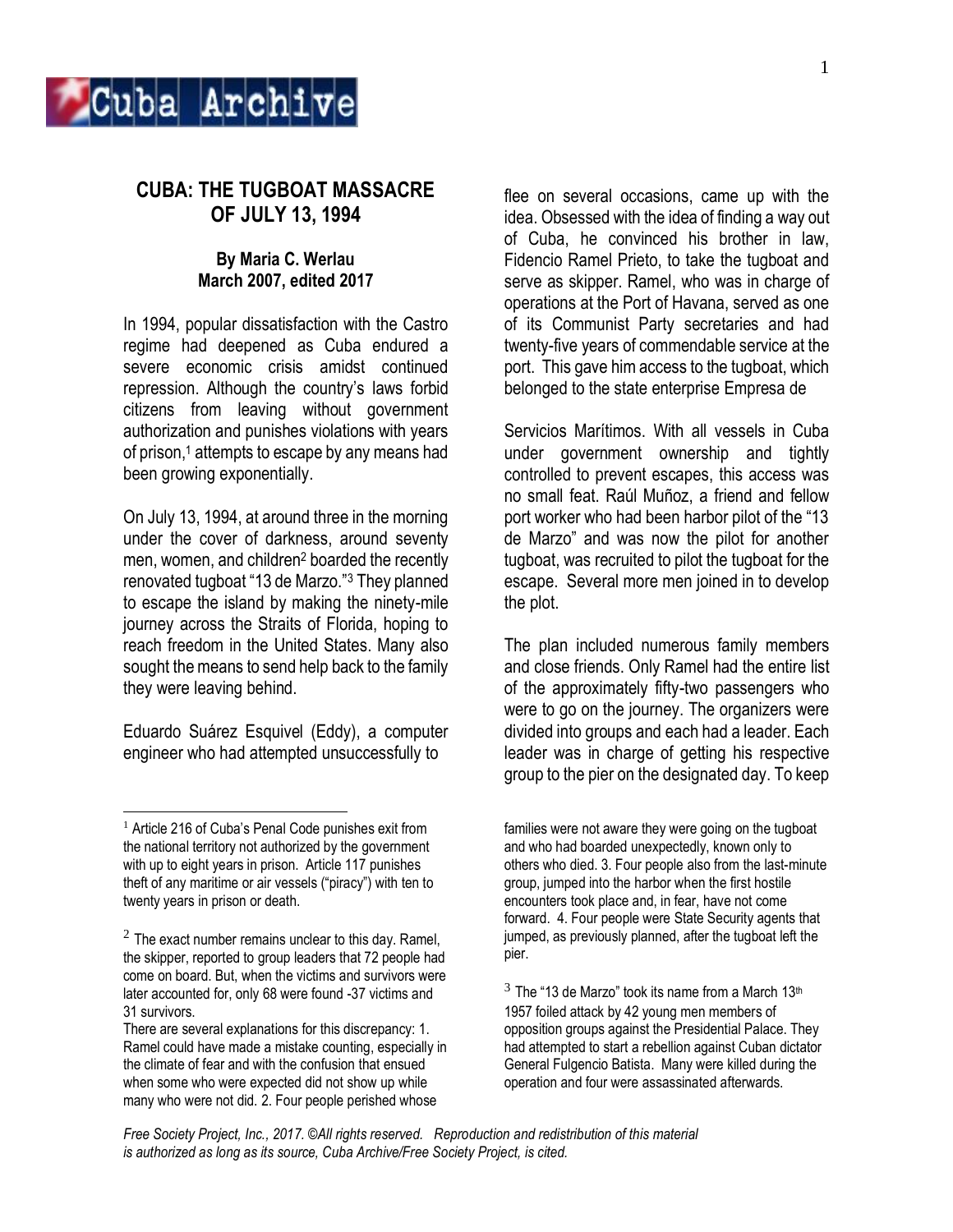maximum secrecy, the children were told they were going on an excursion.

On three previous occasions, a date had been chosen, but the escape had been aborted when insiders working at the port announced unexpected security measures deemed unfavorable. Unbeknownst to them, government authorities had been receiving information of the plan, in all probability by infiltrators. The spies are suspected to have been part of the actual planning group -in fact two did not show up for the departure. But, the information may have leaked out to spies through relatives who knew of the plot.

On the designated date, the group quietly boarded the tugboat in the middle of the night and the motors were started. Unexpectedly, people who were not on the list showed up, a few others who were to come did not. It was 3:15 A.M. when they began to make their way out of Havana's harbor. Immediately, a tugboat belonging to the same state enterprise initiated a chase.

The pursuing vessel first tried to drive the "13 de Marzo" into a dock. When that proved unsuccessful, it rammed it, attempting to push it towards the reefs by the mouth of the harbor near the Morro Castle.<sup>4</sup> As its crew maneuvered skillfully, the "13 de Marzo" avoided the attacks and kept sailing forward. People at nearby piers and at the Malecón, Havana's seawall, witnessed the attack and were yelling to let them go.

Just as the "13 de Marzo" cleared the harbor, two other tugboats that had been waiting for them in the dark, joined the chase. With their water cannons, they started spraying high pressure jets at the escaping vessel. The wooden "13 de Marzo" was now being hounded by three modern, larger, and heavier tugboats

made of steel –the "Polargo 2," "Polargo 3," and "Polargo 5." They were commandeered by Jesús Martínez Machín, a man named David, and one called Arístides, respectively.

As the "13 de Marzo" sailed ahead, the pursuing tugboats kept spraying high-pressure water and getting in its way to make it stop. After around forty-five minutes, when the "13 de Marzo" had reached approximately seven miles out to sea, the pursuing tugboats began ramming it. Although the "13 de Marzo" had stopped and signaled its willingness to surrender and turn back, the relentless attack continued. The pilot of the "13 de Marzo" attempted to radio an SOS, but the pounding water had damaged the electrical equipment. A vessel belonging to the Cuban Coast Guard had arrived on the scene, a Soviet-built cutter referred to as "Griffin."<sup>5</sup> But, it stayed back, simply observing the spectacle.

The adults brought out the children on deck to see if this would deter the incessant jet streams and collisions. In desperation, parents held their children up in the air and pleaded for their lives, putting them in front of the powerful reflector lights pointed at them. But, the attackers disregarded their cries and continued to bombard the powerless passengers with the high-pressure water. The mighty streams scattered them all over deck, ripped clothing off, and tore children from their parents' arms. Some were swept into the ocean immediately.

In a frantic attempt to find safety, some passengers went below deck to the cargo hold and the machine room, many carrying children. The "13 de Marzo" was now taking in water from the incessant ramming. Although it had stopped its engine, the "Polargo 5" rammed it decisively one last time and it began to sink. The doors to the machine room and cargo hold were blocked by the water. With the passengers pinned down,

 $\overline{a}$ 

<sup>4</sup> Old Spanish fortress that is a landmark of Havana.

 $5$  The name of a shoe polish used popularly to refer to these boats.

*Free Society Project, Inc., 2017. ©All rights reserved. Reproduction and redistribution of this material is authorized as long as its source, Cuba Archive/Free Society Project, is cited.*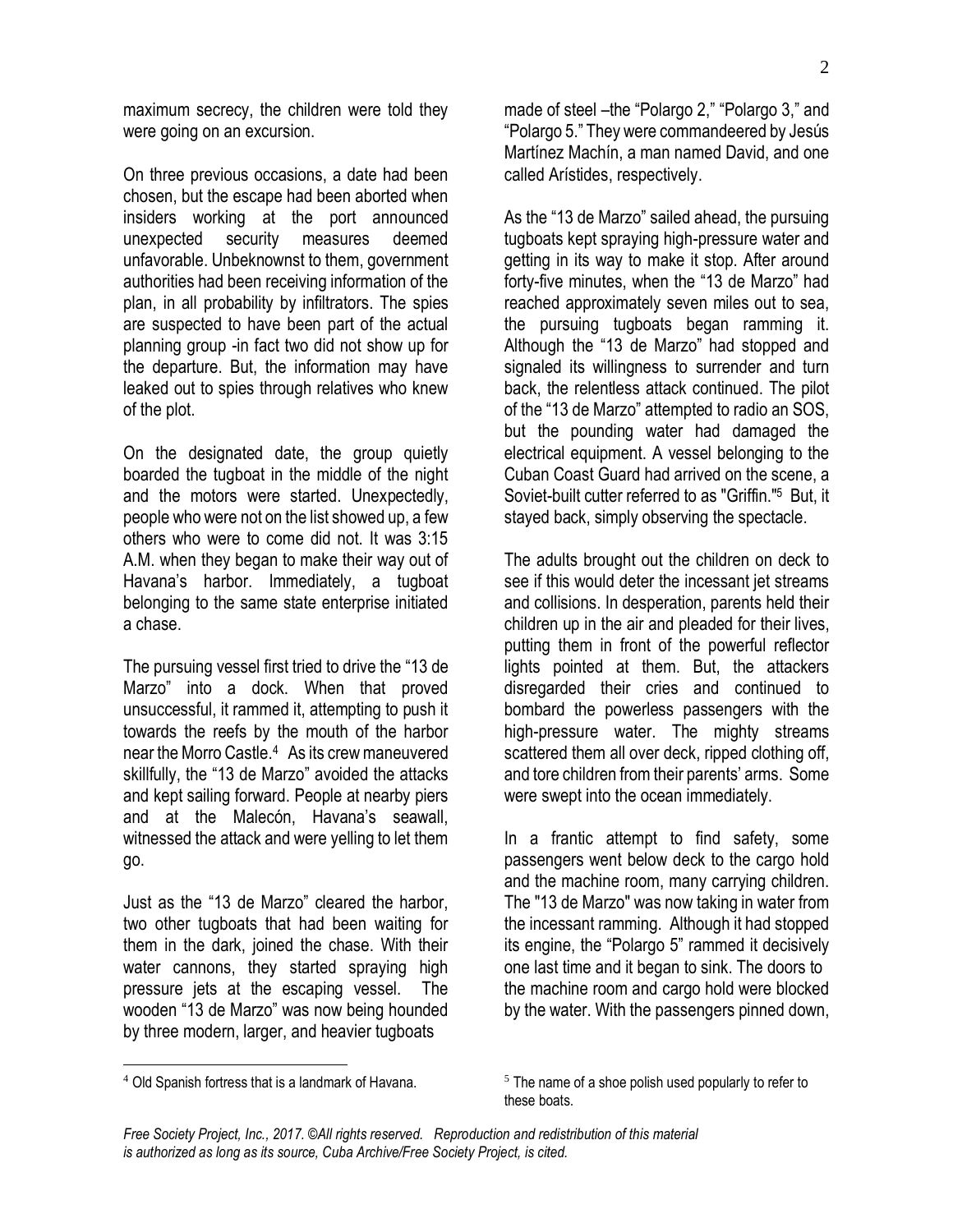they desperately pounded on the walls and ceilings as the children wailed in horror. Frantically, Raúl, the pilot, tried unsuccessfully to open the trap door on deck as it was quickly filling up with water. Unable to make it budge, silence soon took over. Those trapped below had all drowned.

It was around 4:50 A.M. when the tugboat sank seven miles northeast of Havana harbor. Panic gripped the stunned survivors. Mothers tried to hold on to their children to prevent them from drowning, screaming for husbands and other relatives to help. They all clung to life in high seas in the dark of night. Many floated atop a large refrigeration box, others hung onto anything that floated by or simply treaded water.

The three boats then began circling the survivors, creating wave turbulence and eddies for around forty-five minutes. It was obvious they wanted to make sure no one would be left alive to bear witness to the horror. María Victoria García, who lost her ten-year old son, husband, and many other close family members later related: "After nearly an hour of battling in the open sea, the boat circled round the survivors, creating a whirlpool so that we would drown. Many disappeared into the seas... We asked them to save us, but they just laughed." One of the tugboats attempted to run over the floating refrigeration box holding many survivors. Fortunately, it was unsuccessful.

All of a sudden, the attackers stopped and the tugboat crews told survivors to swim toward the Cuban Coast Guard ships on the scene. Once on board, they noticed that a merchant ship with a Greek flag was close by, approaching Havana harbor. Survivors believe this is was what made the attackers stop unexpectedly. Several Coast Guard vessels then moved in to rescue those who were left.

The exhausted groups of rescued passengers were kept at high seas almost until around 11A.M. When the order was received, they were all taken to a Naval Base at Jaimanitas, near Havana, where many high-ranking members of the military had gathered. The men were put into one cell and left there. The women and children were put it another cell, where they were interrogated. Early that evening the women and children were sent home and the men were taken to Villa Marista, Havana's State Security headquarters. Some were kept in detention several weeks and released to domiciliary detention. Two were kept for eight months. They were all given psychotropic drugs, visited by psychologists, and subjected to interrogations at all hours with the purpose of making them relay the story as an accident.

Reports of the number of victims varied from the start. Because some who were supposed to make the journey did not show up while many others unexpectedly joined in, the exact number who boarded and of those who perished remains uncertain. Finally, only thirty-seven people, individually identified, were confirmed missing by their grieving families and the thirty-one survivors. Many were related; most came from four neighborhoods of greater Havana -Cotorro, Guanabacoa, Marianao, and Arroyo Naranjo. Four more persons may have perished if, in fact, seventy-two passengers boarded, but they remain unidentified.

Despite intimidation and harassment, many survivors immediately denounced the premeditated ramming of the "13 de Marzo" and the deliberate aggression against them while they were unarmed and in no position to seriously resist capture. They recounted how the pursuers appeared to be taking orders from the Cuban Coast Guard cutter and that, at one point, a helicopter had flown over the scene.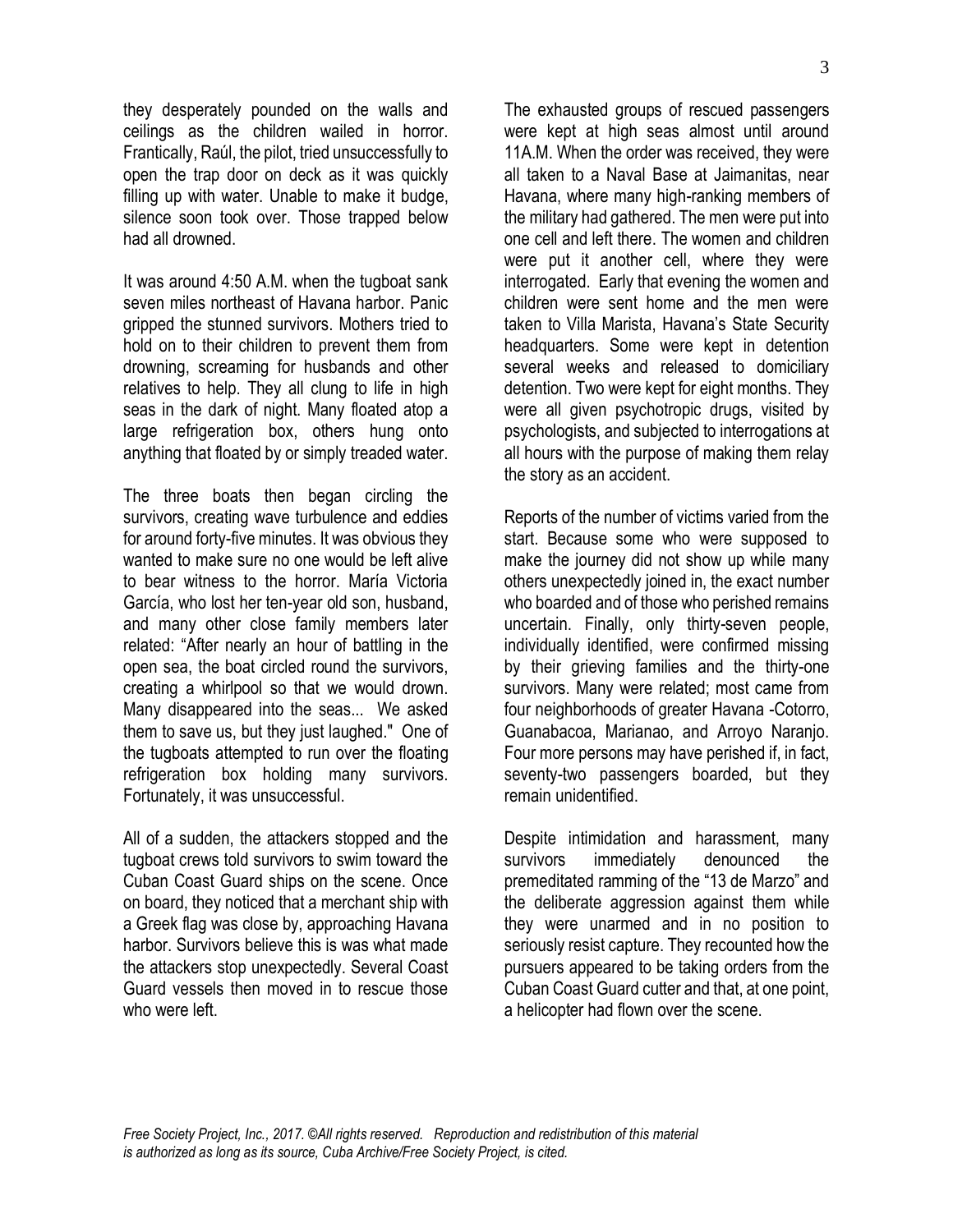The escapees never imagined their lives had been in danger. Even Ramel's son, who worked for State Security<sup>6</sup> and survived, reported never thinking they would suffer more than imprisonment if they were stopped. Unknowingly, however, they were taking a much larger risk than they had bargained for. Earlier that year, on April 28th, the tugboat "Polar 12" had been commandeered in Havana harbor and taken to Key West, Florida, with sixty-eight persons on board. On June 17th another tugboat, "The Mar Azul," had also been taken to Florida with seventy-four persons on board. Reportedly, both tugboats had been pursued by Cuba's Coast Guard, rammed by its vessels in international waters, and attacked with machine guns even though they carried many women and children as passengers. Because information in Cuba is tightly controlled and all media is owned by the government, these incidents were unknown on the island.

The Cuban government reported that thirty-two people drowned and thirty-one were rescued, but a list of victims was not provided. No bodies were returned to their families for burial and, if any were recovered, their location remains unknown. In fact, the authorities expressly refused to conduct search operations for the bodies. At State Security headquarters, agents mocked desperate relatives seeking bodies and told them that their loved ones were nothing more than "counter-revolutionary dogs."

When news reached the outside world, Rafael Dausá, the head of the Cuban Interests Section in Washington, declared that survivors' accounts were "science fiction" and blamed the incident on the "thieves who stole the boat." Granma – government newspaper and organ of the Communist Party- published the official version

 $\overline{a}$ 

of the events - that the three pursuing vessels "had attempted to intercept the "13 de Marzo" and the maneuvers undertaken to that effect had resulted in a regrettable accident that had made the boat sink." In a subsequent story titled "Capsized tugboat robbed by anti-social elements," Granma blamed the "irresponsible act of piracy" on counter-revolutionary

radio stations of the "Miami nest of maggots" (referring to Cuban exiles) and on the United States' failure to abide by immigration agreements. A Granma editorial of July 23rd 1994 was titled "A bitter lesson for the irresponsible." In a speech on July 26th, Raúl Castro, the head of Cuba's Armed Forces, insisted that the tugboat was destined to sink because it had not been seaworthy and praised the Cuban Coast Guard for trying to prevent that. Cuban radio stations, which are all government owned, repeated similar explanations. Finally, on August 5, 1994, in a three-hour speech, Fidel Castro publicly praised the perpetrators for their exemplary behavior and patriotic acts and emphatically declared that they had no intentions to sink the boat.

Attempting to feed the cover-up, some of the imprisoned survivors were paraded in front of cameras to tout the government line and insist that the tragedy was their entire fault. Manipulated into apologizing publicly, they had, among other things, been told that the populace was ready to lynch them for killing so many children.

Apparently, the international community's reaction soon tempered the Cuban government's defiant tone. World leaders, including the Pope, made statements denouncing the deplorable incident and

<sup>6</sup> Dariel Prieto Suárez has graduated from Special Troops training and was a member of the "Red Berets." He had been assigned as driver to a General of the Ministry of the Interior at Villa Marista, the feared State Security headquarters. After the incident, while he was in

prison and subjected to psychotropic drugs, he was forced to sign his resignation, dated back to July 12<sup>th</sup>, the day prior to the escape attempt. He remained in jail for over eight months.

*Free Society Project, Inc., 2017. ©All rights reserved. Reproduction and redistribution of this material is authorized as long as its source, Cuba Archive/Free Society Project, is cited.*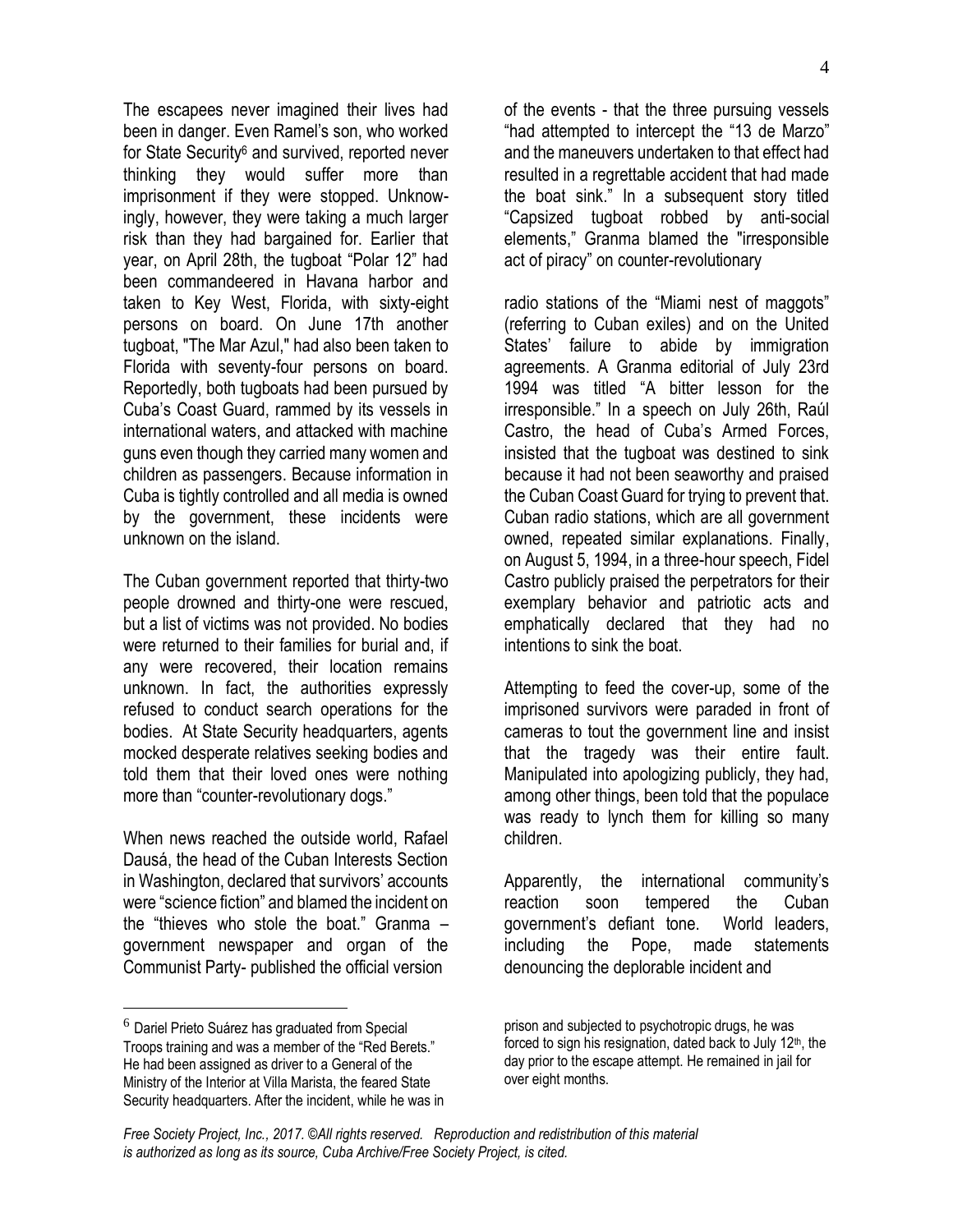expressed condolences to the victims. Cuba's Ministries of Interior and of Foreign Relations promised an investigation. Unsurprisingly, it has never been heard of again. Subsequent attempts by family members of victims and human rights activists on the island to open judicial processes via official legal channels have been ignored. In fact, the head of the operation, tugboat pilot Jesús González Machín, is said to have received a "Hero of the Cuban Revolution" award from the government.

Numerous reports by international organizations have condemned the massacre. On July of 1994, Amnesty International had called on the Cuban government to carry out an investigation of the incident and to bring justice if any government affiliate was involved. In 1997, Amnesty reported that there was sufficient evidence to indicate that it had been an official operation and that, if events occurred in the way described by several of the survivors, those who died were victims of extrajudicial execution. In June of 1995 the United Nations' Special Rapporteur on Cuba requested from the Cuban government an investigation and called for those responsible to be processed and the families of victims to be compensated. On October of 1996, the United Nations denounced the absence of an investigation. That same month, the Inter-American Commission on Human Rights of the Organization of American States (O.A.S.) released a Special Report declaring that the Cuban state was responsible for premeditated murder.

Over time, as more survivors and witnesses left the island and their accounts were pieced together, it became apparent that the Cuban government had planned the murder. It was evident that spied had been infiltrated who offered early and detailed knowledge of the preparations. Reportedly, once the plot was

known, the decision had been made at the highest levels of government to not foil it by arresting the organizers or closing the entrance to Havana harbor. Instead, they would be allowed to steal the tugboat, so it could be sunk and an enduring lesson could be delivered to prevent further escapes from the island.

To cover up government involvement, only civilian vessels were employed in the attack and while only Coast Guard vessels rescued survivors. The O.A.S. report indicates that while this type of manipulation has been common Cuban government practice, "the attack against defenseless civilians was planned, orchestrated, and directed by the Communist Party and State Security with the direct participation of both."

On the island, survivors and family members of those who died were initially denied information and put under constant surveillance. Many were dismissed from their jobs. They have continued to endure systematic harassment by the authorities. Over the years, all survivors except one have managed to go into exile, some in voyages by raft. All bear the marks of deep trauma, feelings of senseless loss, and a sense of outrageous injustice.

On the island, the Cuban government continues to imprison, threaten, and intimidate those who seek to peacefully protest the sinking and remember those who died, usually in small ceremonies on the anniversary of the attack. Government-organized mobs, the Rapid Response Brigades, habitually scream insults and hit participants.<sup>7</sup> To prevent commemorative activities, members of political and human rights groups are arrested, mobs harass them and even intrude in their homes, and extensive police operations are mounted. Just this past February 27th 2007, five peaceful activists kept under arrest since the July 13, 2005 memorial

 $\overline{a}$ 

Remolcador\_13\_de\_Marzo.asp.

 $7$  See film clip of one such incident at

[http://www.cubaliberal.org/encuba/21072005-](http://www.cubaliberal.org/encuba/21072005-Represion_a_Familiares_de_victimas_) Represion a Familiares de victimas

*Free Society Project, Inc., 2017. ©All rights reserved. Reproduction and redistribution of this material is authorized as long as its source, Cuba Archive/Free Society Project, is cited.*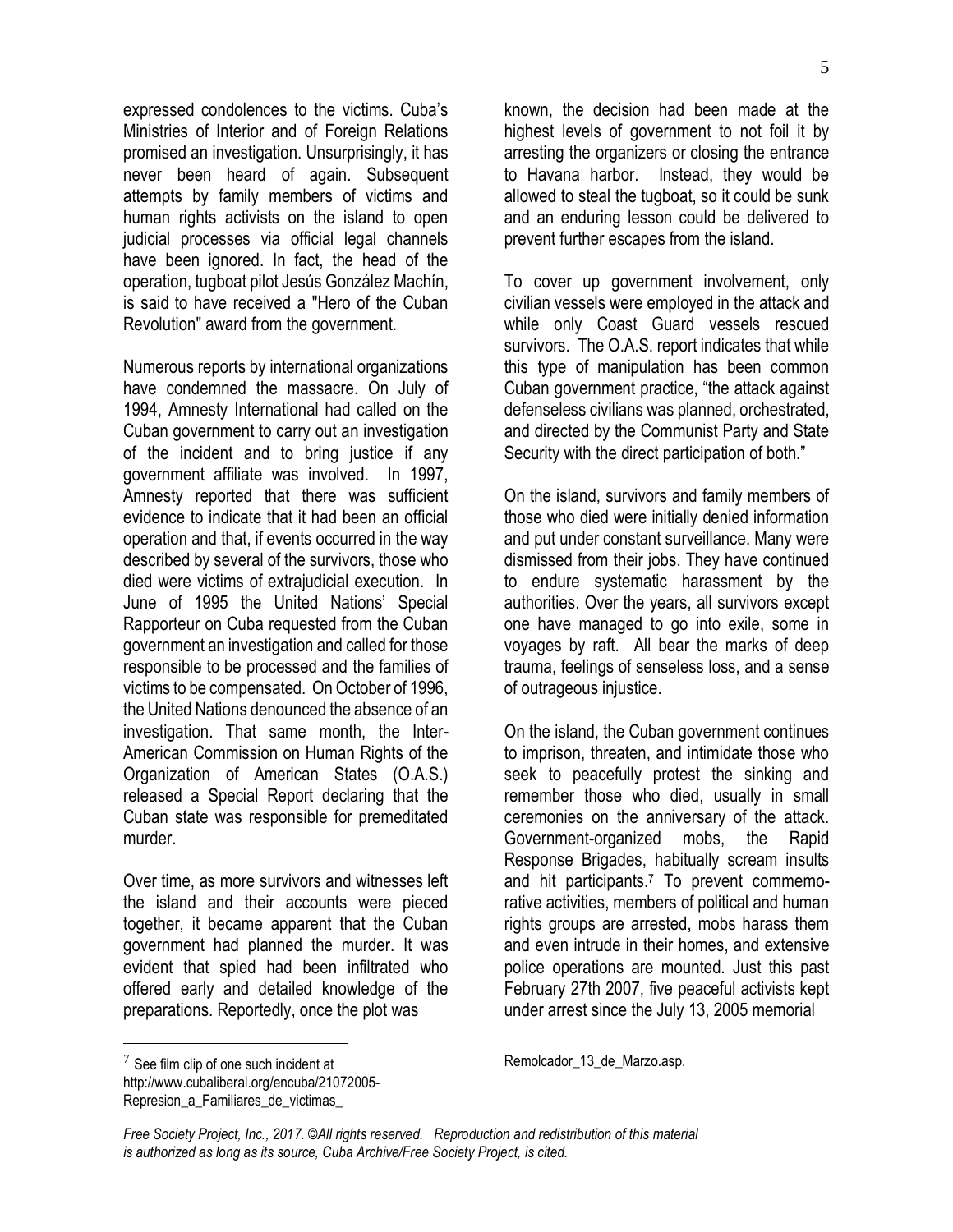were tried for public disorder. René Montes de Oca, Emilio Leiva, Lázaro Alonso, and Manuel Pérez Oria were sentenced to two years' imprisonment and Roberto Guerra Pérez to one year and eight months. The defendants declared that they had merely attempted to render tribute to the tugboat victims and only screamed at attackers of the Rapid Response Brigade to not hit them while they formed a human chain to protect themselves.

What is perhaps the most puzzling aspect of this tragedy is that, as with similar past cases, $8$  it has been largely ignored by world media. As a result, international public opinion remains essentially unaware of the systematic attacks perpetrated by the Cuban government on defenseless civilians trying to flee Cuba. Sadly, many world governments, leaders, and celebrities shamelessly disregard the most basic standards of accountability for the Cuban government. The Castro regime continues to enjoy a free pass to trample on the most fundamental rights of its citizens, including the most precious -the right to life. ♣

\**Christina Werlau conducted extensive research and contributed to this report.*

## **THE VICTIMS**

Different reports and lists of the names of victims were cross referenced. Widespread discrepancies were found in the spelling of certain names and other details, such as age. Careful efforts were undertaken to reconcile all available information and report on victims and survivors

 $\overline{a}$ 

as accurately as possible. The list of names, photos, and addresses that follows was provided by Jorge A. García, who lost his son, grandson, and twelve other relatives. After the tragedy, he undertook an exhaustive investigation on all the victims and interviewed survivors. Subsequently, he was able to leave the island and smuggled this information with him. It became the basis of a book titled *El hundimiento del remolcador 13 de marzo.*

## **37 MISSING AND PRESUMED DEAD**

Abreu Ruíz, Angel René. Age: 3. Alcalde Puig, Rosa María. Age: 47. Almanza Romero, Pilar. Age: 31. Alvarez Guerra, Lissett María. Age: 24. Anaya Carrasco, Yaltamira. Age: 22. Balmaseda Castillo, Jorge Gregorio. Age: 24. Borges Alvarez, Giselle. Age: 4. Borges Briel, Lázaro Enrique. Age: 34. Carrasco Sanabria, Martha Mirilla. Age: 45. Cayol, Manuel. Age: 56. Enríquez Carrazana, Luliana. Age: 22. Fernández Rodríguez, María Miralis. Age: 27. Feu González Rigoberto. Age: 31 García Suárez, Joel. Age: 20. Góngora, Leonardo Notario. Age: 28. González Raices, Amado. Age: 50. Guerra Martínez, Augusto Guillermo. Age: 45. Gutiérrez García, Juan Mario. Age: 10. Levrígido Flores, Jorge Arquímedes. Age: 28. Leyva Tacoronte, Caridad. Age: 5. Loureiro, Ernesto Alfonso. Age: 25 Marrero Alamo, Reynaldo Joaquín. Age: 48. Martínez Enriquez, Hellen. Age: 5 Months. Méndez Tacoronte, Mayulis. Age: 17. Muñoz García, Odalys. Age: 21. Nicle Anaya, José Carlos. Age: 3. Pérez Tacoronte, Yousell Eugenio. Age: 11. Perodín Almanza, Yasser. Age: 11. Prieto Hernández, Fidencio Ramel. Age: 51. Rodríguez Fernández, Xicdy. Age: 2.

<sup>8</sup> The Canimar Massacre and the Cojímar Massacre serve as examples. On July 6,1980, a ferry on an excursion of the Canímar River in Matanzas province was hijacked by three youngsters in an attempt to take it to Florida. The surprised passengers were eager to make the journey to freedom. The Cuban government attacked the boat with firepower from air and sea and then sunk it. 57 passengers died, including 4 children. On July 1, 1993, at Cojímar beach, Havana province, three young

men, ages 16, 19, and 26 were shot by Cuban authorities for attempting to board a boat that had come from the United States to secretly take relatives back. Locals had witnessed the shooting, hundreds of people ran to the beach, and a spontaneous protest ensued during which police cars where pelted with rocks. The government dispatched three trucks of Special Forces troops and eight people are reported to have been killed.

*Free Society Project, Inc., 2017. ©All rights reserved. Reproduction and redistribution of this material is authorized as long as its source, Cuba Archive/Free Society Project, is cited.*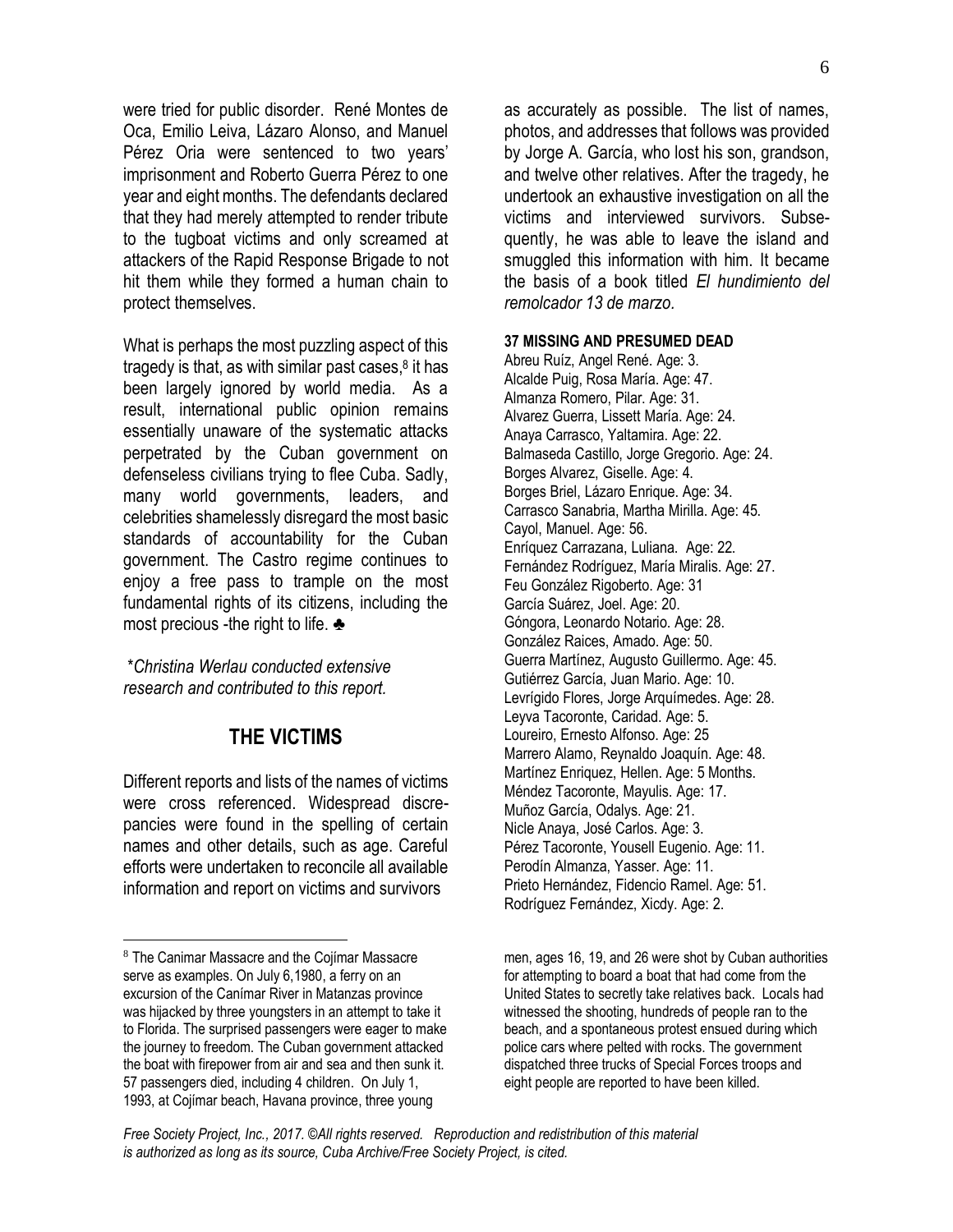Rodríguez Suárez, Omar. Age: 33. Ruíz Blanco, Julia Caridad. Age: 35. Sanabria Leal, Miladys. Age: 19. Suárez Esquivel, Eduardo. Age: 38. Suárez Esquivel, Estrella. Age: 48. Suárez Plasencia, Eliécer. Age: 12. Tacoronte Vega, Martha Caridad. Age: 35.

#### **31 SURVIVORS**

Almanza Romero, Modesto. Age: 28 Bárgaza del Pino, Juan Gustavo. Age: 39 Cuba Suárez, Jorge Luis. Age: 23 Domínguez Alcalde, Julio César. Age: 30 Estévez Martínez, Dadney. Age: 3 Fuentes Díaz, Eugenio. Age: 29 García Suárez, María Victoria. Age: 30 Crespo Galego, Pedro Francisco. Age: 31 González Salinas, Juan Fidel. Age: 35 González Vásquez Frank. Age: 22 Hernández Avila, Jorge Alberto. Age: 33 Hernández Gutiérrez, Janette. Age: 21 Herrera Díaz, Daniel Erick. Age: 21 Labrada Tacoronte, Milena. Age: 3 Levrígido Gamboa, Arquímides Venancio. Age: 52 Lugo Martínez, Román. Age: 30 Marrero Carrazana, Reynaldo. Age: 16 Martínez Fundora, Daysi. Age: 27 Martínez Gutiérrez, Gustavo Guillermo. Age: 37 Martínez Hidalgo, Yandi Gustavo. Age: 10 Morales Piloto, Armando. Age: 39 Muñoz García, Raúl. Age: 25 Perodín Almanza, Sergio. Age: 8 Perodín Pérez, Sergio. Age: 39 Prieto Suárez, Dariel. Age: 23 Prieto Suárez, Iván. Age: 27 Rojas Martínez, Susana. Age: 10 Tacoronte Verga, Mayda. Age: 30 Tuero Sierra, Jussany. Age: 29 Valdés Colón, José Fabián. Age: 17 Varela Amaro, Juan Bernardo. Age: Unknown

### **VICTIMS: MISSING / PRESUMED DEAD**



## **Joel García Suárez**

Joel García Suárez Age: 20. Born November 14, 1973. Resident of San Sebastián # 115 esquina a Aguacate. Guanabacoa. Ciudad Habana. Parents: Elisa Suárez and Jorge García.

Joel was very popular, especially among girls. He loved music and had graduated from vocational school as an audio technician. He ran a nightclub that had become all the rage among young people. It had to be closed after his death. Among those who also perished were his nephew, Juan Mario Gutiérrez, his brother-in-law, Ernesto Loureiro, his aunt and uncle, Estrella and Eduardo Suárez, his uncle by marriage, Fidencio Ramel Prieto, and two cousins -Omar Rodríguez and Eliecer Suárez Plasencia, who died with his wife, María Miralis Fernández, and their daughter Xicdy. His older sister, María Victoria, survived.



#### **Ernesto Alfonso Loureiro**

Age: 25. Born September 24, 1968. Resident of San Sebastián # 115 esquina a Aguacate. Guanabacoa. Ciudad Habana

After finishing his three-year mandatory military service, worked as the administrator at a grocery store. His stepson, Juan Mario Gutiérrez García, and his brother-inlaw Joel García Suárez also perished. His wife, María Victoria García Suárez, survived.



**Juan Mario Gutiérrez García** Age: 10. Born August 2, 1983. Resident of San Sebastián # 115 esquina a Aguacate. Guanabacoa. Ciudad Habana.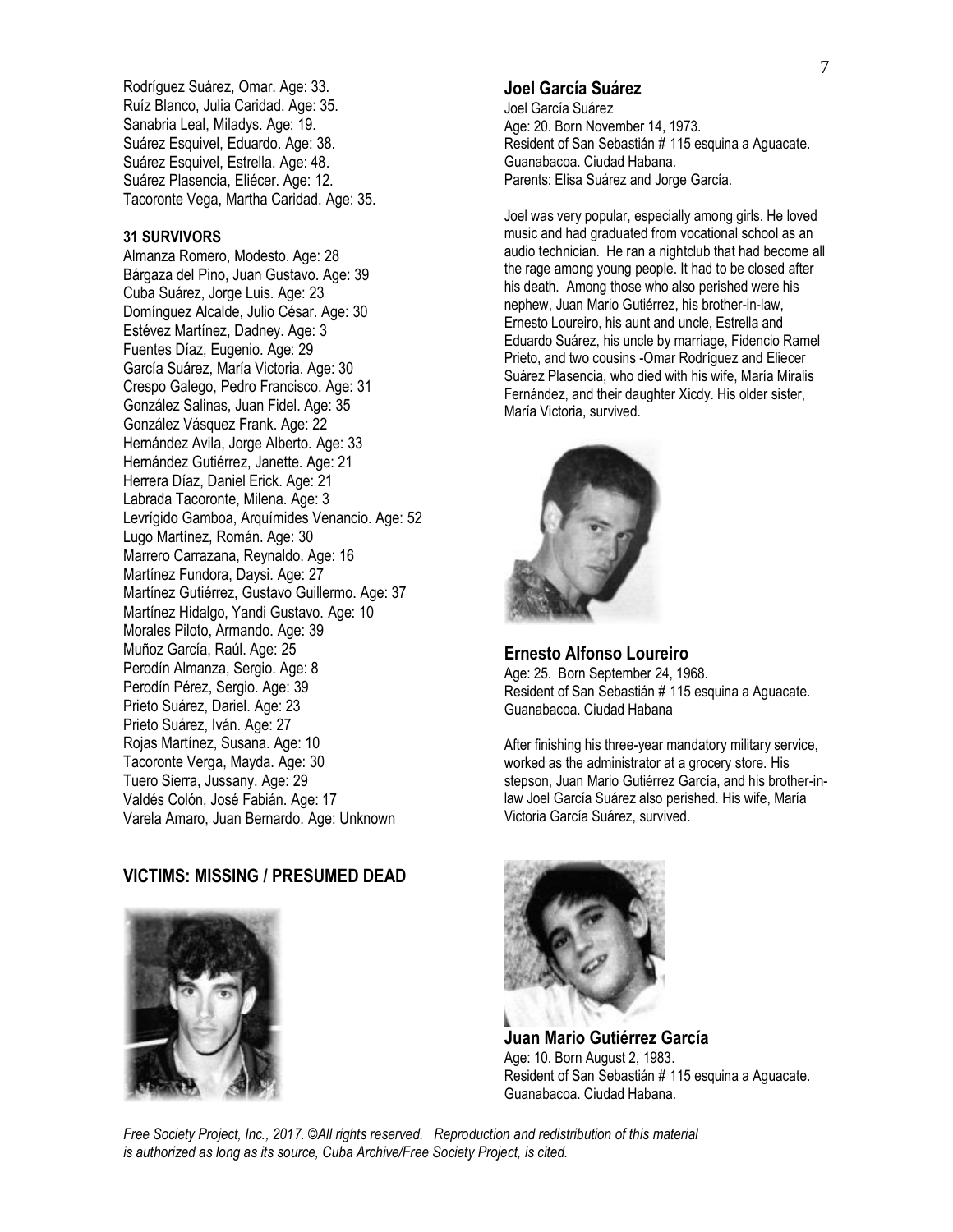Parents: María Victoria García Suárez.

His grandfather writes that Juan Mario was very generous, creative, and a quick learner. Among his friends, he was considered a leader. His stepfather Ernesto Alfonso Loureiro also perished. His mother, María Victoria García Suárez survived.



**Eliecer Suárez Plasencia** Age: 12. May 18, 1982. Resident of Calle 266 # 3916 entre 39 y 41. Arroyo Arenas. La Lisa. Ciudad Habana. Parents: Beatriz Plasencia Viera and Elio Suárez.

After his parents divorced, his mother remarried a lawyer, whom he soon began referring to as 'Papi'. His aunt and uncle took him with them to the "*13 de Marzo*" while his mother was gravely ill in the hospital, without her knowledge. He was an only child and she was devastated when she was finally told what happened. She remembers Eliecer as a joyful, affectionate, and friendly child, loved by all. They were very close, he would tell her everything, and he helped a lot around the house when she was sick.



**Estrella Suárez Esquivel** Age: 48. Resident of Calle 266 # 3916 entre 39 y 41. Arroyo Arenas. La Lisa. Ciudad Habana. Parents: Estela Esquivel Rivera and Emiliano Suárez Sánchez.

Born in Artemisa. She worked in the newly built local hospital as a nurse and would take care of her sick father. She was one of twelve siblings. She died with her brother, Eduardo.



**Omar Rodríguez Suárez** Age: 33. Born December 14, 1960. Resident of Calle 266 #3914, altos, between 39th and 41st Street, Ciudad Habana. Parents: Envida Suárez Esquivel and José Antonio Rodríguez Velásquez.

He had one other sibling, his sister, Omaida Rodríguez Suárez. As a youngster, he was part of the communist young, later a soldier in the UJC. After finishing his mandatory military service, he worked in the Naútico dining hall, which was a part of the CUBALSE. Later, he worked as a warehouse manager and then for Cuba's electrical company and next for a bank. His wife, María Miralis Fernández and two-year-old daughter, Cindy Rodríguez Fernández also perished. He left behind their twelve-year-old daughter, Halen.



### **María Miralis Fernández Rodríguez**

Age: 27. Born October 29, 1966. Resident of Calle 266 # 3914 (altos) entre 39 y 41. Arroyo Arenas.La Lisa. Ciudad Habana.

"Miralita" was born with liver problems and as a result was very sick as a child. She was a militant in the Communist Youth, UJC and an activist in her CDR, the neighborhood watch group Comité de Defensa de la Revolución. She was a dentist assistant and worked at a clinic in Marianao. Her husband, Omar Rodríguez Suárez and daughter, Cindy Rodríguez Fernández, also perished. They left behind their twelve-year-old daughter, Halen Rodríguez.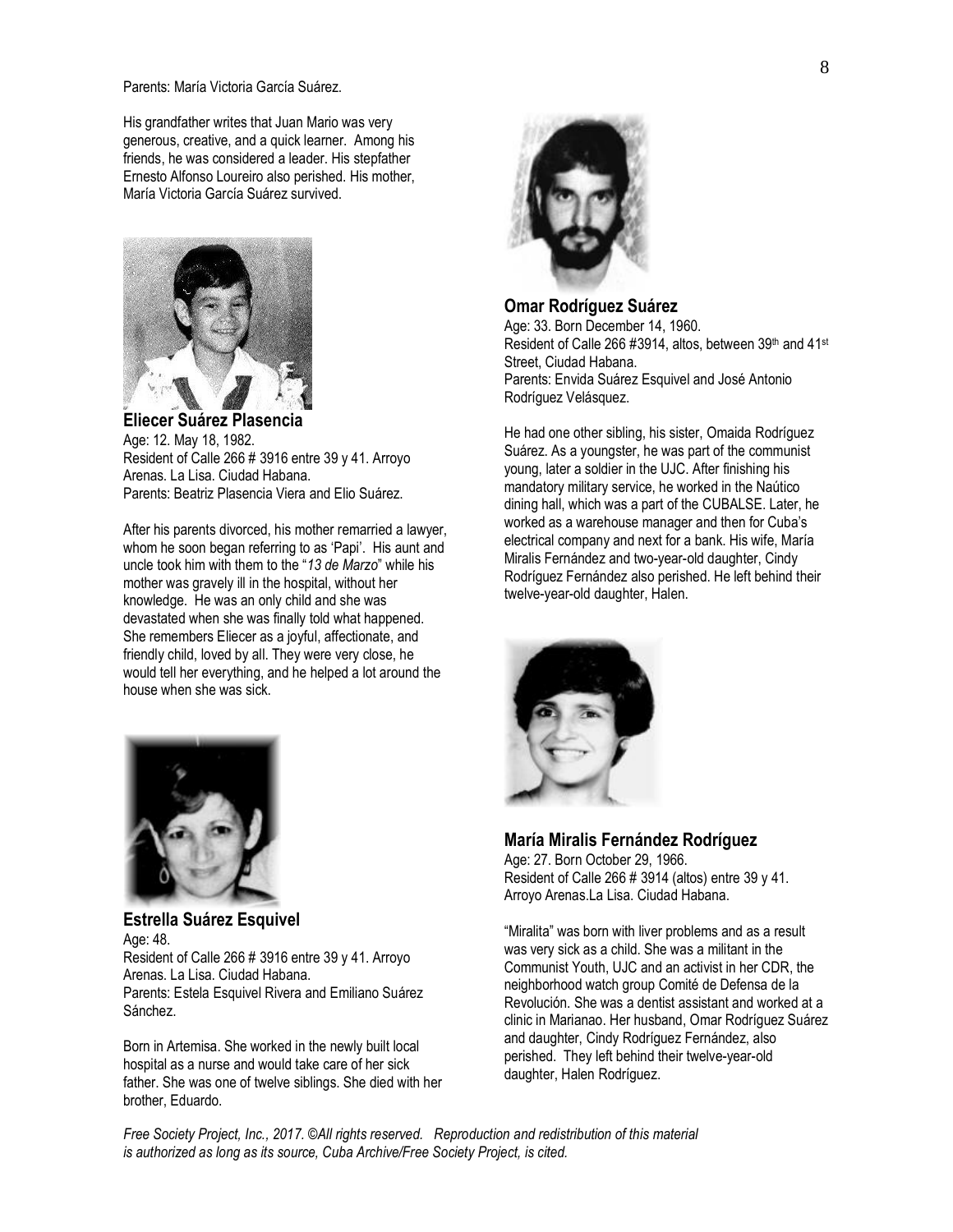

**Eduardo Suárez Esquivel** Age: 38. Born September 20, 1955. Resident of Calle 266 # 3916 entre 39 y 41. Arroyo Arenas. La Lisa. Ciudad Habana. Parents: Estela Esquivel Rivera and Emiliano Suárez Sanchez.

Eddy had been a militant of the Communist Youth and had done his mandatory military service, at the end of which he cut sugarcane for four months. He obtained his license in Computer Science and Mathematics and was exceptionally dedicated, working by day at the Ministry of Agriculture's Center of Statistics and studying by night. He was planning to start his family with his girlfriend, Daisy. Among his relatives who also perished were his sister, Estrella, and his nephew Joel García Suárez.



**Jorge Gregorio Balmaseda Castillo** Age: 24. Born January 14, 1970. Resident of Calle Oeste Edificio 5 apartamento 14 entre 20 y 21. Reparto Guiteras. Habana del Este. Ciudad Habana.

After finishing high school, Jorge enrolled in a culinary course at the Hotel Deauville and completed his 3-year mandatory military service. A militant of the Communist Youth (UJC), he worked as chef in the 'Villa Panamericana.' He boarded the "*13 de Marzo*" with his friend, who survived Iván Prieto, son of Fidencio Prieto.



#### **Xicdy Rodríguez Fernández** Age: 2. Born December 15, 1991.

Resident of Calle 266 # 3914 (altos) entre 39 y 41. Arroyo Arenas. La Lisa. Ciudad Habana.

Her parents, María Miralis Fernández and Omar Rodríguez Suárez also perished. She left behind an older sister, Halen Rodríguez.



**Fidencio Ramel Prieto Hernández** Age: 51.

Resident of Calle Oeste Edificio 5 apartamento 2 entre 20 y 21. Reparto Guiteras. Habana del Este. Ciudad Habana.

Ramel was Chief of Operations at the port in Havana, where he had worked for 25 years, beginning as a stevedore, then training in Bulgaria as a naval machinist and later in naval painting in England. Over the years, he had risen in rank, and was eventually sent to Holland, where he brought back to Cuba ten Polish-made tugboats, including the three Polgargos that chased the "13 de marzo." He was a longtime member of the Communist Party, Secretary of the Party at his workplace, and until shortly before his death, was head of the neighborhood watch group, the CDR, in his building. His two sons, Ivan and Dariel, accompanied him on the "13 de Marzo" and both survived. Dariel was a member of Cuba"s State Security. He left behind his wife of 29 years, Esther, sister of Eduardo and Estrella Suárez.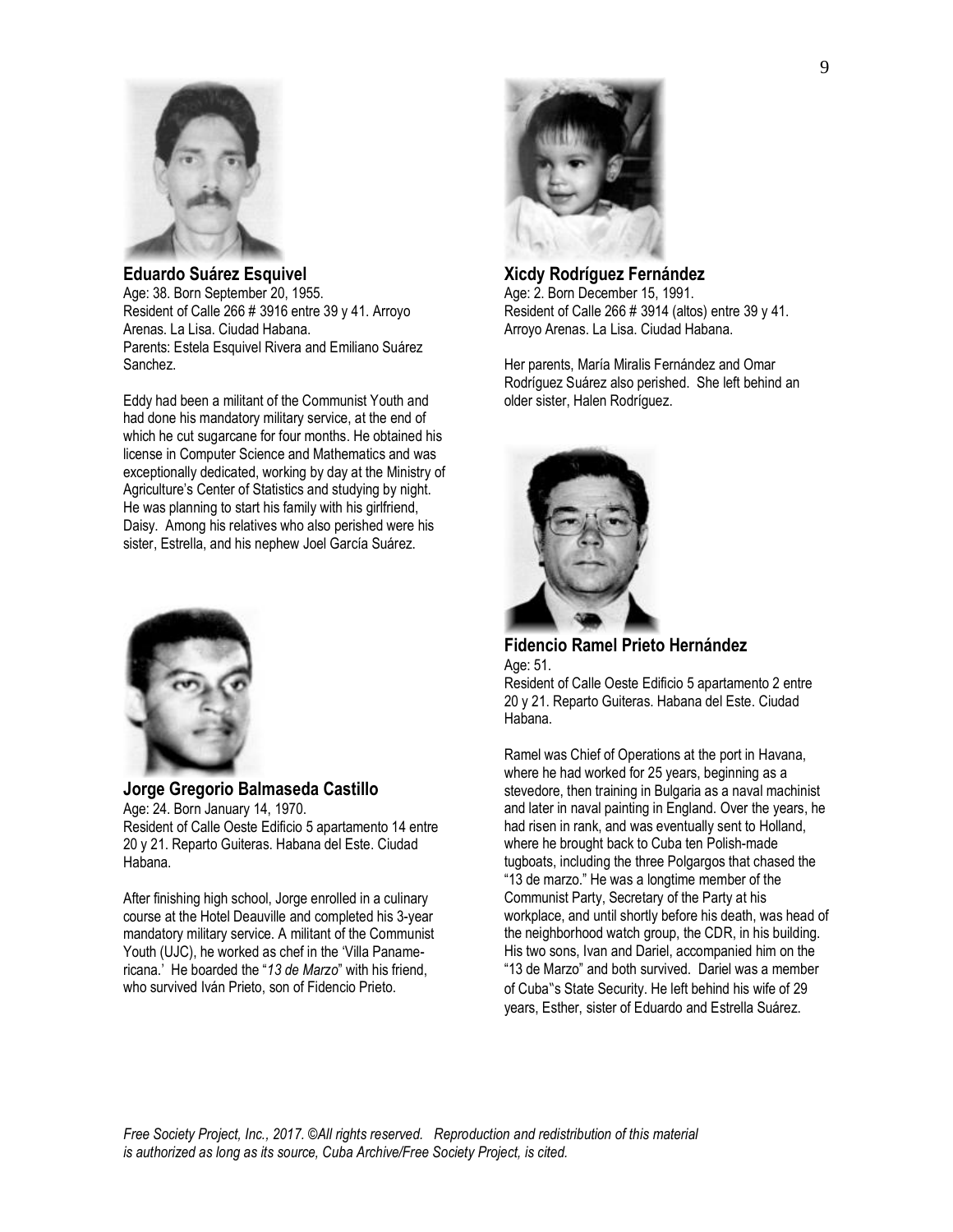

**Amado González Raices** Age: 50. Born March 22, 1944. Resident of Corralfalso casi esquina a Aranguren. Guanabacoa. Ciudad Habana. Parents: Olga Raices Machado and Enrique González.

"Espiguita," as he was lovingly nicknamed, or "Amadito" as his mother sometimes called him, was the oldest of three siblings and the only son. After his parents were divorced, he had moved with his mother to Guanabacoa. Although he was interested in Public Relations, he had worked for 'El Triunfo', a local textile factory, for thirtythree years. He left behind his wife and their son. His nephew Joel García Suárez also perished.



**Augusto Guillermo Guerra Martínez** Age: 45. Born October 6, 1948. Resident of Corralfalso casi esquina a Aranguren. Guanabacoa. Ciudad Habana. Parents: Violeta Martínez and Alicio Guerra.

Augusto was working for Guanabacoa's electrical company at the time of his death. What he really loved was car mechanics. Married, he had two sons, one of which had already fled Cuba. In the past, he had been arrested and served twenty-one days in prison for deserting his obligatory military service. His niece, Lissett María Alvarez Guerra, also perished.



**Lissett María Alvarez Guerra** Age: 24. Born June 21, 1970. Resident of Soledad # 166 entre Venus y Romay. Guanabacoa. Ciudad Habana.

Lissett graduated from Nursing School in 1987 and had worked at a medical facility. At night, she studied International relations and English. She was also writing a novel. At the time of her death, she was employed as a telephone operator. In 1988, she married Lázaro Borges Briel, and in July of 1990, they had a daughter, Giselle. Although she was not a militant in the Communist Youth, she was part of the neighborhood watch committee, the CDR, and a member of the Cuban Women's Federation, FMC. Her husband, Lázaro Borges Briel, and their daughter, Giselle Borges Alvarez, also perished.



**Giselle Borges Alvarez** Age: 4. Born July 9, 1990. Resident of Soledad # 166 entre Venus y Romay. Guanabacoa. Ciudad Habana.

Her grandmother recalls that Giselle loved to play with dolls and draw. Her parents, Lissett Alvarez Guerra and Lázaro Borges Briel, also perished.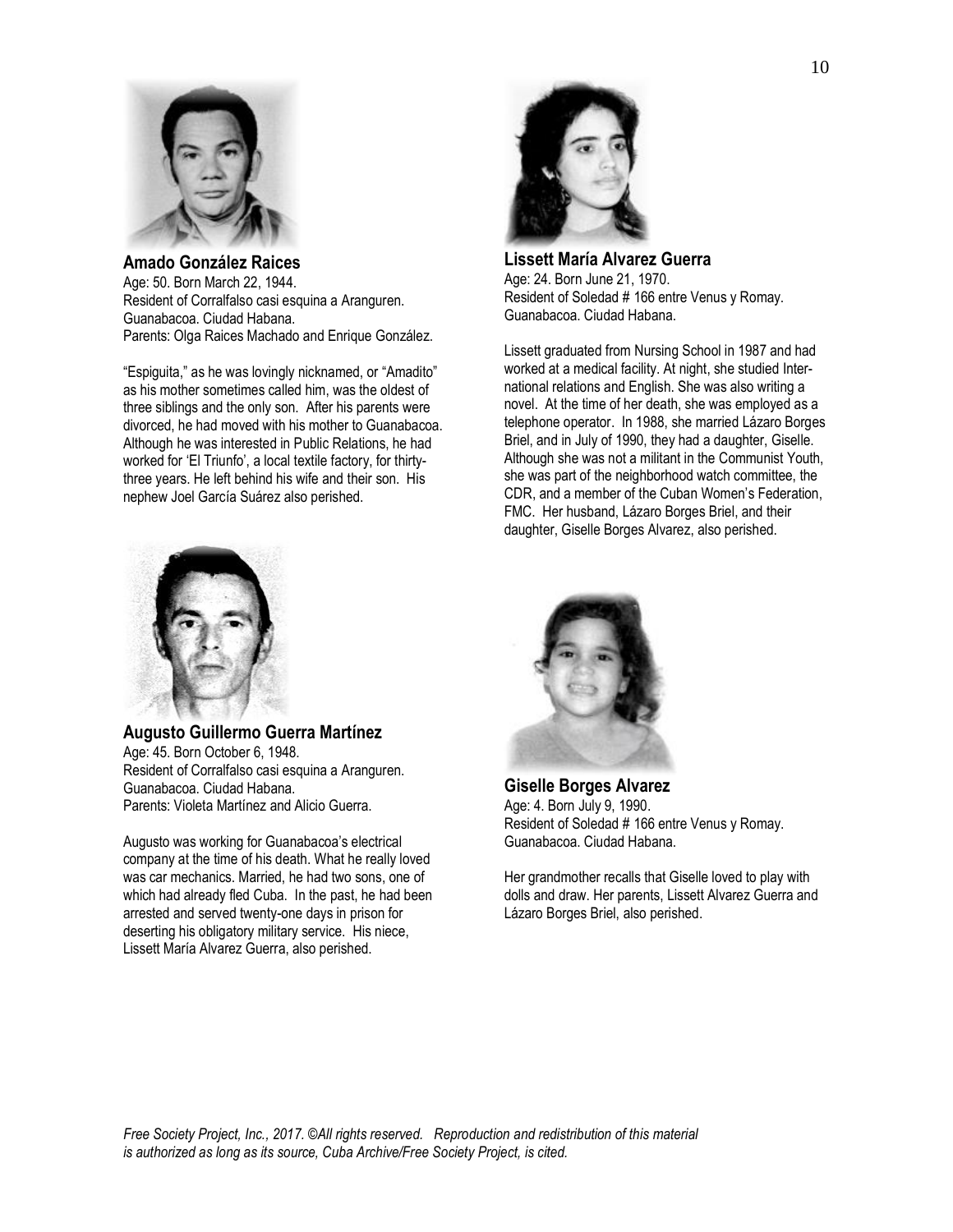

### **Julia Caridad Ruíz Blanco** Age: 35. Resident of Kessel # 181 entre 4ta y 5ta Reparto Víbora

Park. Arroyo Naranjo. Ciudad Habana. Parents: Ramona Blanco Amador and Francisco Gordillo Gutierrez.

The fifth of seven siblings and the youngest girl, "Cary" was considered the 'golden child' for her intelligence and great personality. She had earned four professional degrees in the humanities and music and had traveled all over Cuba and to the Soviet Union. She was involved in mass organizations and was a battalion commander and organizer for the neighborhood watch committee, the CDR. She died with her son, Angel René Abreu Ruíz. They were trying to reunite with her husband, Angel Abreu Varela, who had fled Cuba on a raft in 1992.



**Angel René Abreu Ruíz** Age: 3. Born September 29, 1990. Resident of Kessel # 181 entre 4ta y 5ta Reparto Víbora Park. Arroyo Naranjo. Ciudad Habana. Parents: Julia Caridad Ruíz Blanco and Angel Abreu Varela.

Angel René perished with his mother, Julia. They had hoped to reunite with his father, who had fled Cuba on a raft in October of 1992.



# **Martha Mirella Carrasco Sanabria**

Age: 45. Born May 1, 1949. Resident of Habana # 107 apartamento 205 entre Cuarteles y Chacón. Habana Vieja. Ciudad Habana. Parents: Sofía Sanabria Alfonso and Rafael Carrasco Merino.

Martha came from a very poor family and worked as a seamstress. She was married to Eladio Anaya and they had a daughter. Her daughter, Yaltamira Anaya Carrasco, and grandson, José Carlos Nicle Anaya, also died.



**Lázaro Enrique Borges Briel** Age: 34. Born December 11, 1959. Resident of Soledad # 166 entre Venus y Romay. Guanabacoa. Ciudad Habana. Parents: Martha Briel González and Miguel Borges.

Lazaro, nicknamed "Felito" or "Felo", was the third of ten brothers and sisters. In his early years, he was part of the Communist Pioneers and later a militant of the Communist Youth, the UJC. He attended a technical school, became a mechanic, and worked as a mechanic's assistant for a refrigerator workshop. He had been sent to study in Germany for three years. Later, he worked in tourism. His wife, Lissett María Alvarez Guerra and their daughter, Giselle Borges Alvarez also perished.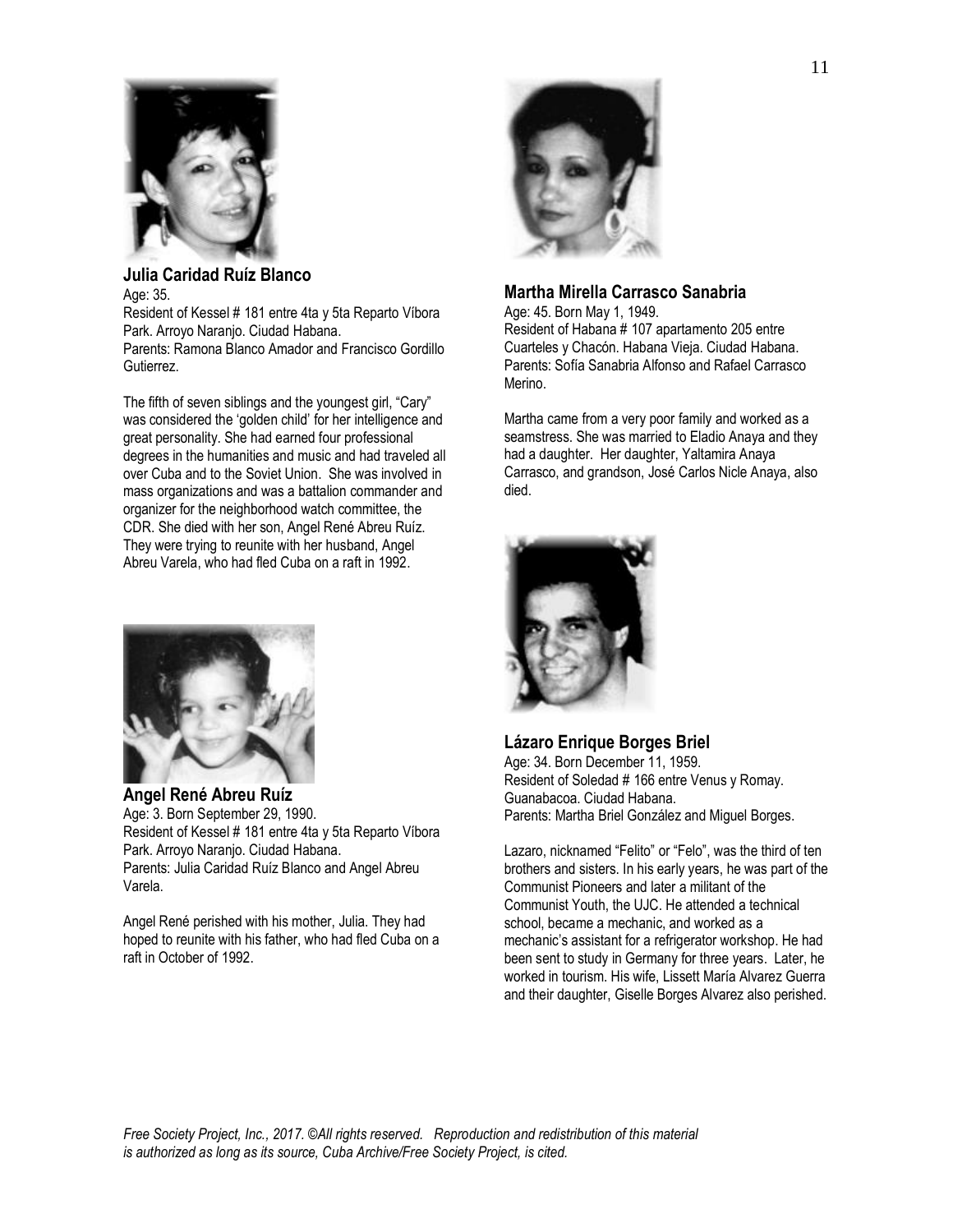

**Yaltamira Anaya Carrasco** Age: 22. Born August of 1971. Resident of Habana # 107 apartamento 205 entre Cuarteles y Chacón. Habana Vieja. Ciudad Habana. Parents: Martha Mirella Carrasco Sanabria and Eladio Anaya.

"Yali" worked her last job as an administrator at a dry cleaning business before marrying Luis Nicle and having a son, José Carlos Nicle Anaya. She perished with her mother and son.



**José Carlos Nicle Anaya** Age: 3. Resident of Habana # 107 apartamento 205 entre Cuarteles y Chacón. Habana Vieja. Ciudad Habana. Parents: Yaltamira Anaya Carrasco and Luis Nicle.

His great grandmother, Sofía Sanabria, sustains that if she had known what was going to happen, she would have kidnapped José Carlos for the night to deter her daughter and granddaughter from boarding the "*13 de Marzo*" without the child. His grandmother, Martha Carrasco, and mother, Yaltamira Anaya, also perished.



**Pilar Almanza Romero** Age: 31. Born June 13, 1963. Resident of Calle 20 s/n entre ave.59 y ave.61 Reparto América. Cotorro. Ciudad Habana. Parents: Ana Romero and Elpidio Almanza.

Although she suffered from glaucoma, Pilar worked as a seamstress. The second of four siblings, she married at the age of fifteen and had two sons. She died with her older son, Yasser Perodín Almanza. Her husband, Sergio Perodín Pérez, and younger son, Sergito Perodín Almanza, survived and now live in the United States.



**Yasser Perodín Almanza** Age: 11. Born July 10, 1983. Resident of Calle 20 s/n entre ave.59 y ave.61 Reparto América. Cotorro. Ciudad Habana. Parents: Pilar Almanza Romero and Sergio Perodín Pérez.

"Yaselito" was a good student and had just finished the fifth grade. He perished with his mother, Pilar. His father, Sergio, and younger brother, Sergito, survived and live in the United States.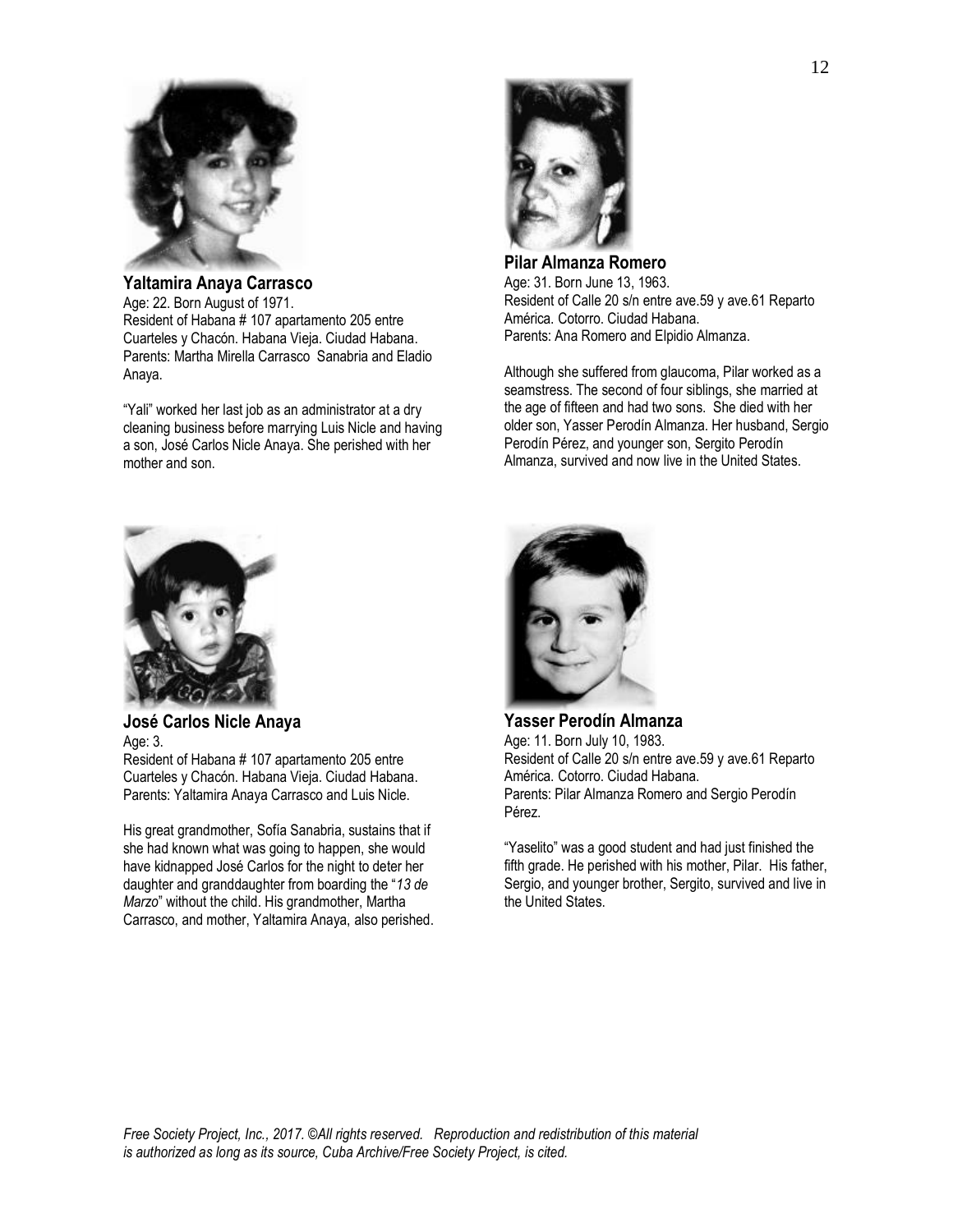

**Jorge Arquímedes Levrígido Flores** Age: 28. Born June 28, 1966. Resident of Pilar # 446 entre San Agustín e Isabel. Reparto Párraga. Arroyo Naranjo. Ciudad Habana.

Jorge had worked at a milk factory and as a taxi driver. At the time of his death, he was working at home with his wife's family collecting plastic containers for sale to a state enterprise. His wife, Yamile Areche, describes him as hard-working, joyful, and kind to her. She was five months pregnant with their first child at the time of his death. A few months after the massacre, their daughter, Yailé, was born.



**Mayulis Méndez Tacoronte** Age: 17. Born December 10, 1976. Resident of Calle 32 # 10921 entre 109 y 111. Reparto "La Purísima". Cotorro. Ciudad Habana.

She was in her third year at a technical school in Via Blanca studying Gastronomy for Tourism. She was to be married to Raul Muñoz García, who survived, on July 29th of that year. She died with her mother, Martha Caridad Tacoronte Vega, and two siblings, Yousell and Caridad.



**Martha Caridad Tacoronte Vega** Age: 35. Born February 23, 1959. Resident of Calle 32 # 10921 entre 109 y 111. Reparto "La Purísima". Cotorro. Ciudad Habana. Parents: Delia Vega Hernández and Eugenio Tacoronte Calzadilla.

Martha was the oldest of three siblings. She studied Organizational Communications. She perished with her three children: Mayulis Méndez Tacoronte, Yousell Eugenio Pérez Tacoronte, and Caridad Leyva Tacoronte. Her sister, Mayda Tacoronte Vega, survived.



**Yousell Eugenio Pérez Tacoronte** Age: 11. Born November 19, 1982. Resident of Calle 32 # 10921 entre 109 y 111. Reparto "La Purísima". Cotorro. Ciudad Habana.

A sixth grader at *Jose Antonio Echevarria*, Yousell was a member of the Communist Pioneers. His family describes him as a very noble child, who loved baseball and horses. He died with his mother and his two other siblings, Mayulis and Caridad. His father now resides in the United States.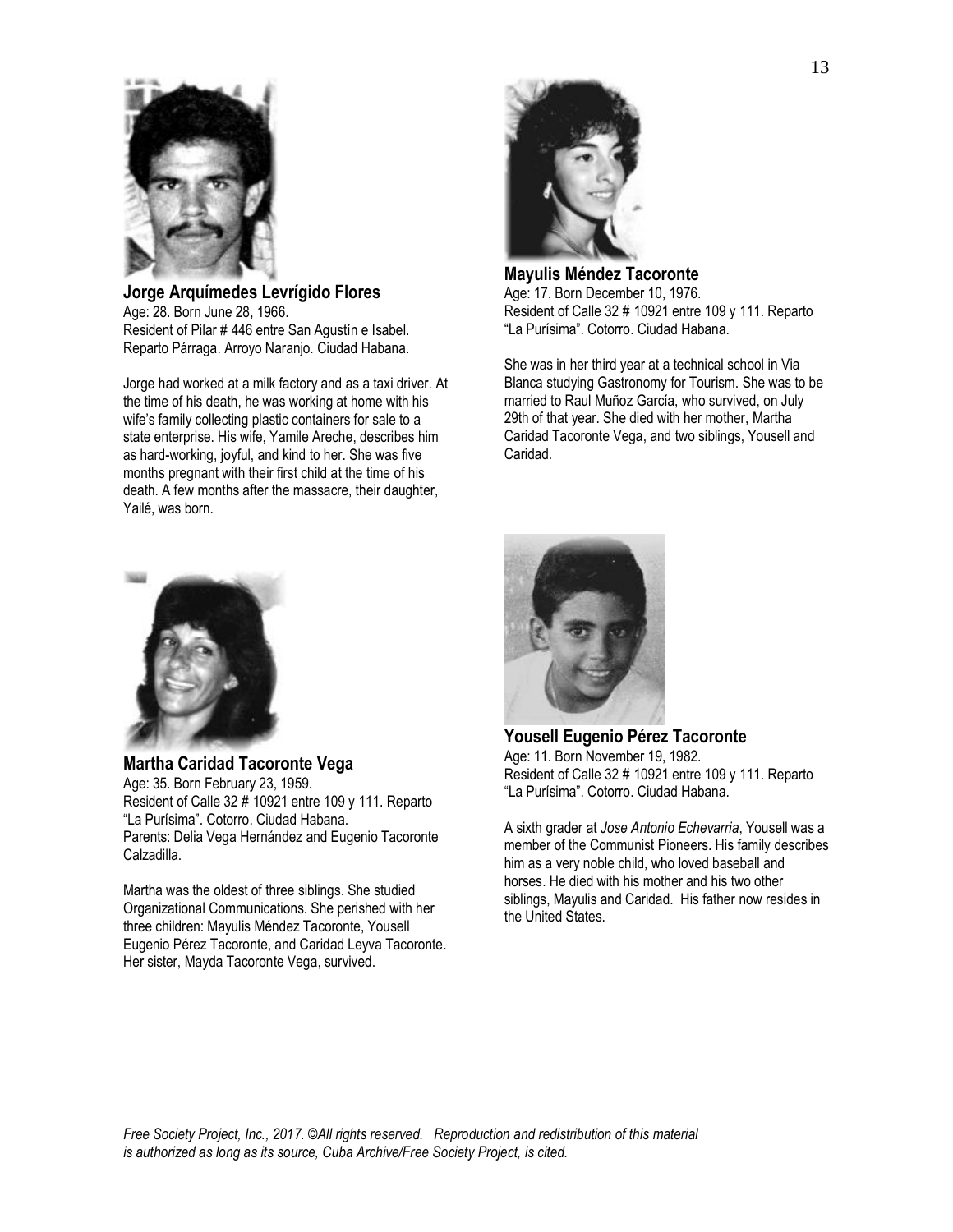

**Rosa María Alcalde Puig** Age: 47. Born September 23, 1946. Resident of Habana # 114 apartamento 5 bajos entre Cuarteles y Chacón. Habana Vieja. Ciudad Habana.

Rosa was from Santiago de Cuba, from where she had participated in the literacy campaigns in the mountains as a young woman. She received a scholarship to study in Havana and became a militant in the Communist Youth. She worked at the port of Havana where the tugboat "*13 de Marzo*" was kept. She was divorced and had a daughter and granddaughter, whom she supported. Her nephew, Julio Cesar Domínguez Alcalde, survived with his daughter. She was a friend of Martha Caridad Tacoronte Vega, one of the victims.



**Leonardo Notario Góngora** Age: 28. Born April 20, 1966. Resident of Calle 30 # 10312 entre 103 y 105. Reparto "La Magdalena" Cotorro. Ciudad Habana. Parents: Delma Gongora Pita and Bernardo Notario García.

Leonardo was the third and three sons. A member of the Communist Youth, he took great interest in judo, which he pursued for some time. He attended a technical school to become an electrician and worked at a power plant at the time of his death. He was married to María del Carmen Pérez Roche, but had no children. He was a neighbor to the Tacoronte family.



**Caridad Leyva Tacoronte** Age: 5. Born September 10, 1989. Resident of Calle 32 # 10921 entre 109 y 111. Reparto "La Purísima". Cotorro. Ciudad Habana. Parents: Martha Caridad Tacoronte Vega

"Cary" was the youngest of her siblings and, for that reason, spoiled by all. She attended nursery school, *Ojitos Alegres*. She died with her mother and two older siblings, Mayulis and Yousell. Her best friend and cousin, Mylena Labrada Tacoronte, survived.



**Reynaldo Joaquín Marrero Alamo** Age: 48. Born August 16, 1945. Resident of Calle 102 # 9520 entre 97 y final. Cuatro Caminos. Cotorro. Ciudad Habana.

Reynaldo worked as a mechanic and later as a truck driver. His wife knew of the planned escape, but stayed behind to care for his father. He perished with his stepdaughter, Yuliana Enriquez Carrazana and her five month old daughter, Hellen Martínez Enriquez. His son, Reynaldo Marrero Carrazana survived. He left his wife of nineteen years, Juana Carrazana Hernández.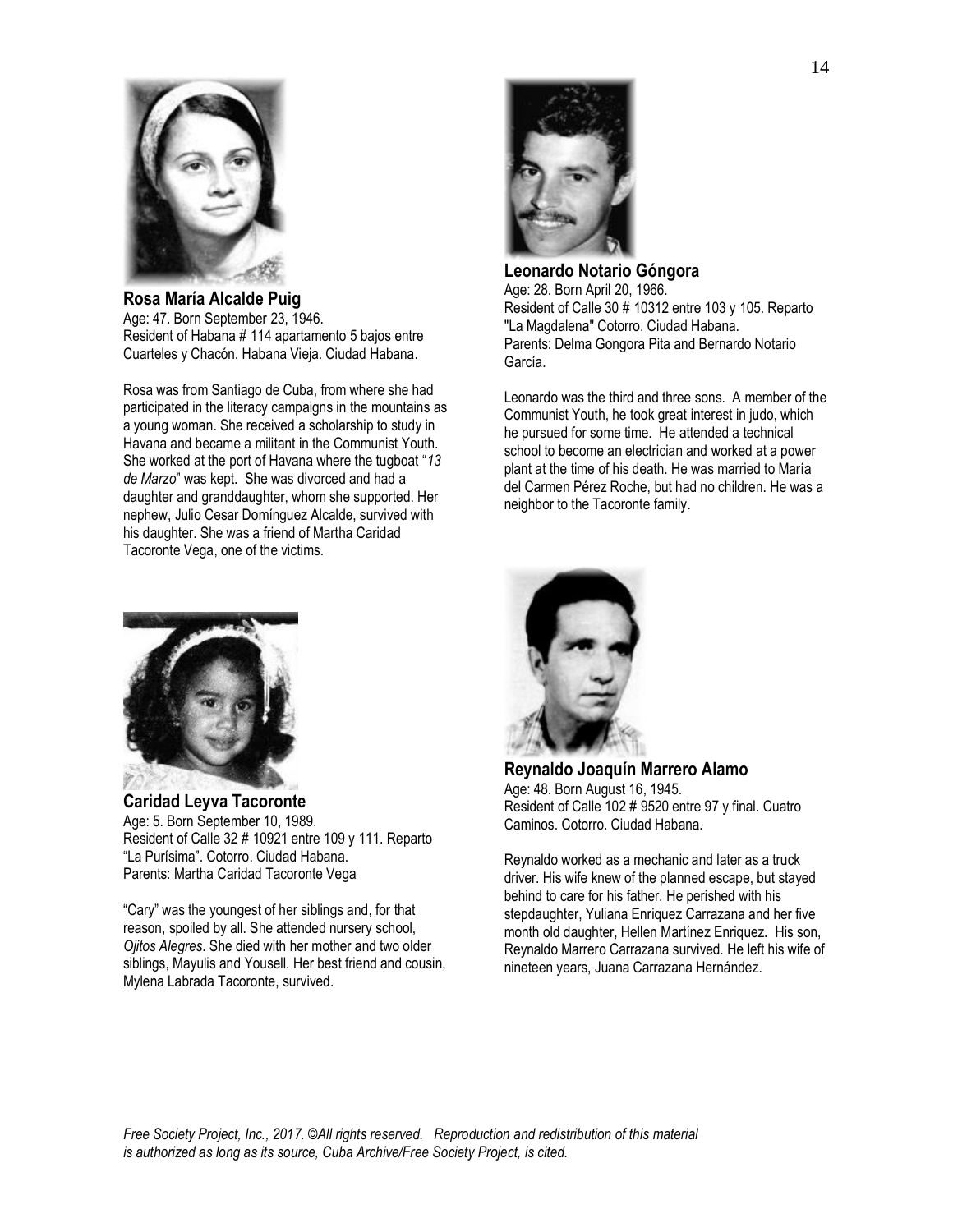

**Yuliana Enriquez Carrazana** Age: 22. Born May 11, 1972. Resident of Edificio 69 1er piso apartamento 24. Reparto "Alberro". Cotorro.Ciudad Habana. Parents: Juana Carrazana Hernández.

Yuliana was known as a very joyful person. She had studied Accounting and Planning at the Institute of Economy in El Cotorro, Havana. After working for the Economics Department of Cuatro Caminos, she married and stayed home. She perished with her stepfather, Reynaldo Joaquín Marrero Alamo and her daughter, Hellen Martínez Enriquez. Her husband, Juan Gustavo Martínez Gutiérrez, and her only brother, Reynaldo Marrero Carrazana, survived.



**Manuel Cayol** Age: 56. Born October 6, 1937. Resident of Avenida 247 # 92A11 entre 92A y 94. Reparto "La Cumbre". San Miguel del Padrón. Ciudad Habana.

"Manolo" was given only his mother's family name, as his birth father was not present in his life. He had worked as a truck driver and, according to his mother, was a great worker. But, after suffering a stroke, he was retired from work. He was friends with Pilar Almansa, who also perished. He left behind two children.



**Hellen Martínez Enriquez** Age: 5 Months. Born January 19, 1994. Resident of Edificio 69 1er piso apartamento 24. Reparto "Alberro". Cotorro. Ciudad Habana. Parents: Yuliana Enriquez Carrazana and Juan Gustavo Martínez Gutiérrez.

The youngest passenger aboard the "*13 de Marzo,*" she died with her mother, Yuliana. Her father survived.



**Odalys Muñoz García** Age: 21. Resident of Calle 32 # 10909 entre 109 y 111. Reparto

"La Purísima". Cotorro. Ciudad Habana. Parents: Eulogia Muñoz García and Raúl Fernández Pérez.

Odalys' father died when his children were only a few years old. Odalys had been a member of the Communist Pioneersnd had taken great interest in other activities, particularly swimming. After finishing her secondary schooling, she attended a school for competitive swimming, where she earned many medals and diplomas and reached the national level in competition. Later, she attended a technical school where she studied to be an electrician and continued to work there after graduating. She left behind her boyfriend, Alexis. Her brother, Raul Muñoz García survived.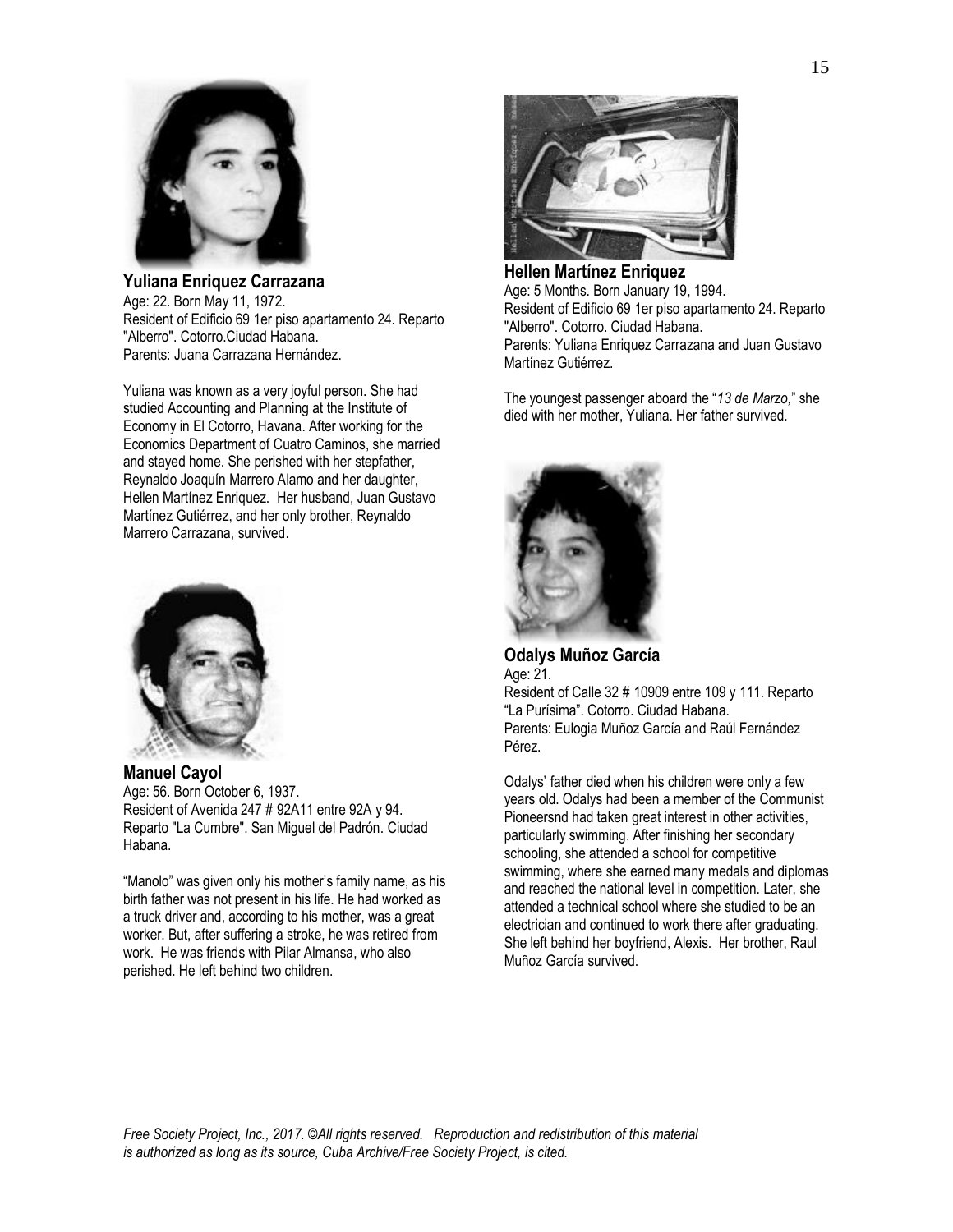

**Miladys Sanabria Leal** Age: 19. Born April 10, 1975. Resident of Ave. 63 # 602 entre 6 y 8. Reparto "El Vedado". Cotorro. Ciudad Habana. Parents: Daisy Cabrera Valdes and Jorge Sanabria Leal.

She was one of three siblings and was very close to her father, who described her as spunky and affectionate. As a young child, she had been a member of the Communist Pioneers. She was studying Accounting and Planning at the time of her death. In 1993, she had married Daniel Erick, who was planning to go with his family on the tugboat. Daniel survived. Her family had no idea she was planning to leave that day. The day after the incident, when they were told the tugboat had been sunk but that survivors had been brought back. They searched frantically for her – at the hospital, State Security headquarters, and elsewhere. After getting no answers, they finally lost hope.



**Rigoberto Feu González** Age: 31. Born January 7, 1963. Resident of Calle 25 # 8816 entre F y G. Cojímar. Habana del Este. Ciudad Habana. Parents: Candida González Morales and Rigoberto Feu Rodríguez.

"Riguito" was born the second of three siblings. At an early age, he became active with the Communist Pioneers and remained very involved until the age of eighteen. His mother says he would sometimes come home with awards given to exemplary members. During his mandatory military service, he became a barber and learned how to drive. Afterwards, he went to school to obtain a hairstyling license, after which he worked at

several barbershops and hair salons. Though he was married to Marilyn Fernández Gomez at the time of his death, he had previously had a child, David, with another woman. His wife, Marilyn, was supposed to accompany him on the tugboat, but because her daughter had broken a foot two days before the trip, she stayed behind.

## **SOURCES**

----------------

Alfonso, Pablo. "Las caras de una tragedia: Cuatro años después del crimen todavía no se ha hecho justicia," El Nuevo Herald, 12 de julio de 1998.

Amnesty International, "The Sinking of the "13 De Marzo" Tugboat on 13 July 1994," Report - AMR 25/13/97, July 1997.

"An unthinkable slaughter of fleeing Cubans," The Miami Herald, July 13, 1998.

"Asesinados en el Transbordador 13 de Marzo," Diario Las Américas, 12 de Julio de 1998, p. 8-B.

Bower, Jim. Cuba: Between the Devil and the Deep Blue Sea. Miami: The Cuban American National Foundation, 1995.

Cabrera Alvarez, Guillermo. "Una lección amarga para irresponsables." Granma, 23 de julio del 1994.

Cino, Luis. "En reclamo de justicia," La Habana, 14 de julio 2006, Cubanet.org

Comisión Interamericana de Derechos Humanos: Organización de Estados Americanos, Informe No. 47/96, "Caso 11.436 víctimas del barco remolcador "13 de marzo" vs. Cuba," 16 de octubre de 1996"

"Cuba: Human Rights Developments," Human Rights Watch, [www.hrw.org.](http://www.hrw.org/)

"Cuba: The Sinking of the "13 de Marzo" Tugboat on 13 July 1994," Amnesty International, Report - AMR 25/13/97, July 1997.

Cuban American National Foundation, Monitor de Derechos Humanos, enero de 1995, p. 7-8.

Fibla, Dr. Alberto. Barbarie: Hundimiento del remolcador 13 de Marzo. Miami: Rodes Printing, 1996.